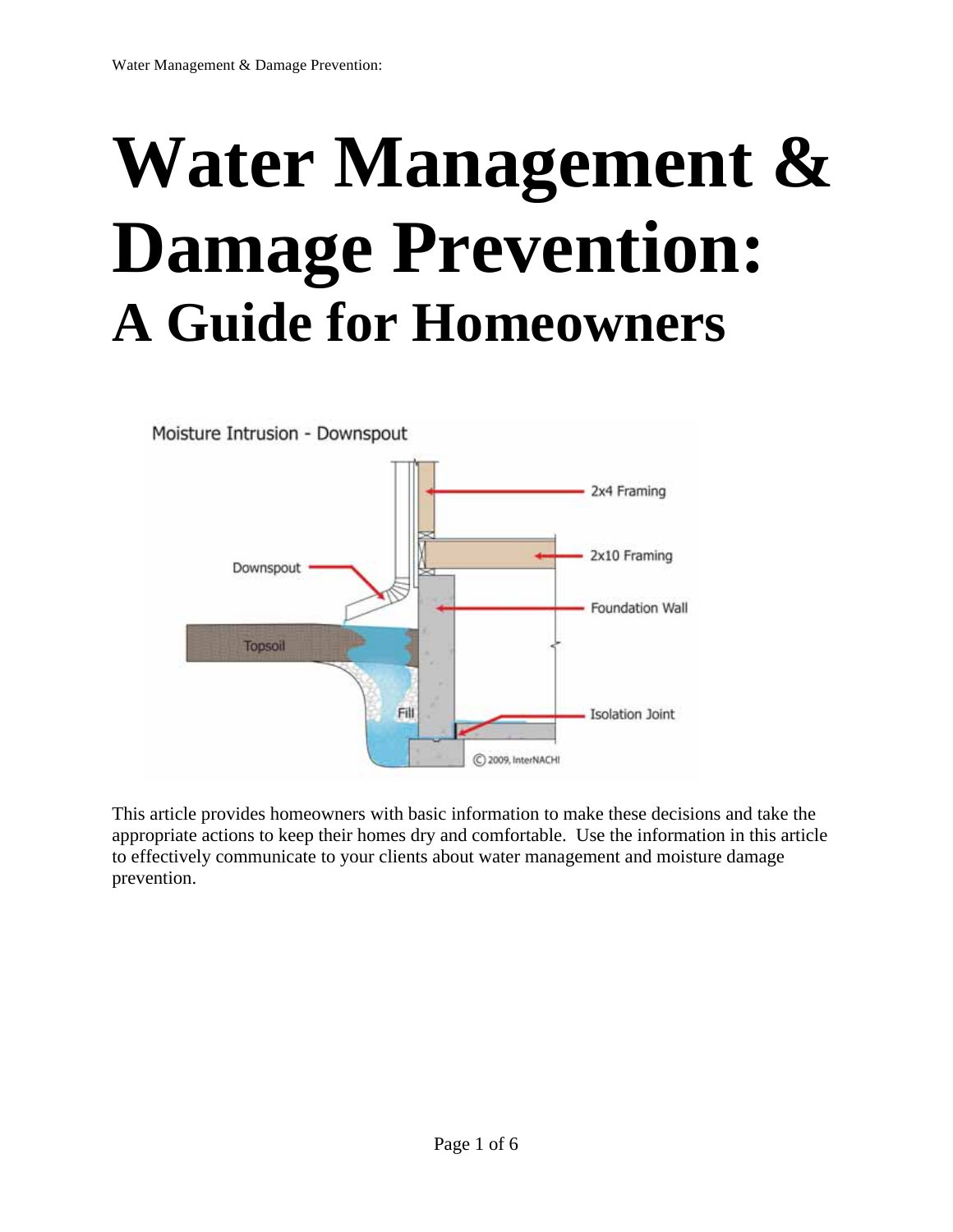Designing, building, and maintaining homes that manage moisture effectively is a process of making good decisions. While builders and designers provide most of the up-front decisions, like designing the roof system or specifying the foundation drainage details – over the long term the homeowner must understand basic moisture issues and make good decisions at the right times.

There is already plenty of useful guidance for homeowners on what to do (or not do) regarding moisture. This article does not "reinvent the wheel" but will instead rely on available guidance for homeowners.

This article includes inspection tips that may help an inspector to spot common types of home moisture problems during an inspection. Most (if not all) moisture-related problems could become serious and expensive if not taken care of quickly and completely. Therefore, it is important for an inspector to call out or recommend further evaluations and/or repairs by qualified professionals when any moisture intrusion is observed.

## **Houses and Water**

Water, in its many forms, is an ever-present fact-of-life for a homeowner. Households can use hundreds of gallons of tap water on a daily basis. Lots of rainwater must be successfully shed by the roof and siding during rainstorms. Groundwater moves through the soil beneath the foundation. Indoor humidity levels are controlled for comfort. Moisture in the forms of condensation and water vapor is absorbed and released by the house itself.

When a well built home is properly maintained, water is a benefit and a pleasure. On the other hand, uncontrolled water in our homes can cause damage. It can lead to mold growth, rotten wood and structural damage.

# **It Repels Excess Water**

The exterior surfaces of a house, from roof to foundation, make up its envelope or 'skin'. The skin is designed to shed or repel excess water. If it doesn't, expect trouble. When roof flashings, windows, foundation walls, and other building components are not properly maintained, rainwater will find its way into vulnerable parts of the house.

#### **It Absorbs & Releases Excess Moisture**

All houses must absorb and release moisture constantly, in order to maintain a healthy balance. If the house has 'breathing' problems, many types of moisture problems can develop. Trapped moisture - dampness that cannot be released, for one reason or another - is one of the primary causes of fungus and mold growth in a house. Fungi can literally 'eat' wood, causing decay, rot and, ultimately, structural damage. Trapped moisture in the walls can destroy the value of the insulation and raise heating and cooling costs. Wood that stays moist attracts carpenter ants and other insects that can accelerate structural problems.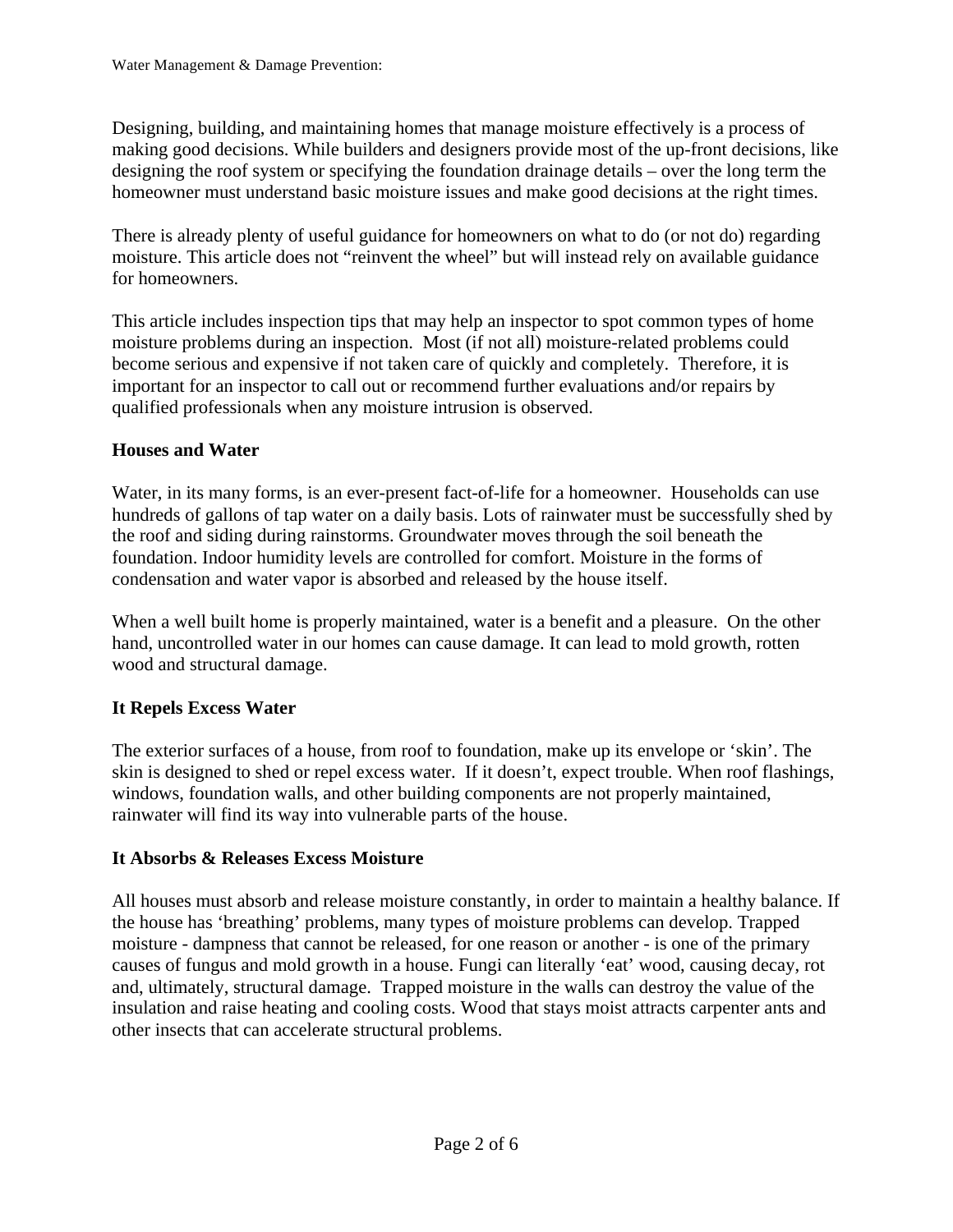#### **It Transports Piped Water**

Directly beneath the 'skin' of the house is a complex maze of pipes carrying fresh water through the house and drain lines to dispose of water after its use. There are dozens of pipe joints and specialized fittings throughout the house, any one of which can develop a leak and cause moisture damage.

#### **It Needs a Firm, Dry Foundation**

The best foundation is a dry foundation. A water-damaged foundation is extremely expensive to repair and can lead to damage in the rest of the house. Ground water, flood water, or even rainwater from a misdirected downspout, can undermine the foundation and cause settling cracks, wet floors and walls, and lead to undesirable conditions.

#### **Frequent Causes of Moisture Damage**

Unwanted water can intrude through cracks in the protective skin of the house. It can also accumulate from interior moisture sources.

The most common sources of moisture problems at the exterior a house include:

#### **Roof and Flashing**

Roofing materials can wear out, break, rust, blow off, or otherwise fail and expose the roof deck and structural components beneath to moisture intrusion and damage.



Most leaks occur around penetrations through the roof, such as at a chimney, plumbing vent, exhaust fan or skylight. Flashings and sealant joints around these penetrations can crack, fail and leak. Intersections of roof surfaces with walls are also a common leakage point.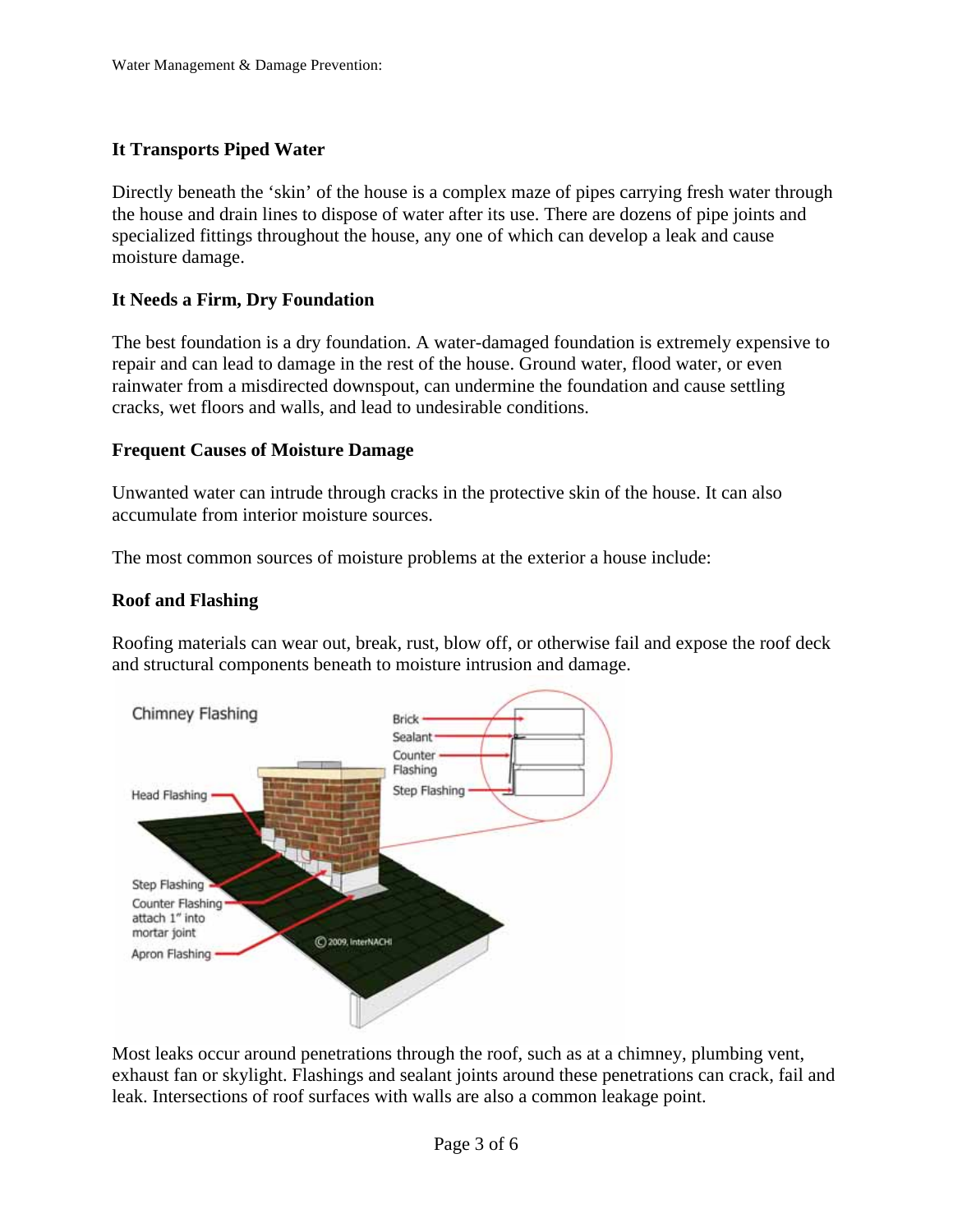Old or defective shingles can curl and crack, allowing moisture intrusion. If old shingles aren't removed before new roof shingles are applied, it can reduce the life of the new roof. Chimney caps can crack allowing water into interior areas of the chimney.

Shingle edges can fail, forcing rainwater to accumulate between the roof and gutter.

Flat or low-pitched roofs have unique maintenance needs and are susceptible to water problems because they may not drain as quickly as roofs with a steeper pitch.

Flat roof drains or scuppers can clog and hold water on the roof, increasing the risk, not only of a leak, but also of a possible collapse of the entire roof under the weight of the water.

## **Gutters & Downspouts**

Clogged gutters can force rainwater to travel up onto the roof under shingles, or to overflow and travel down the inside of the wall, or to overflow and collect at the home's foundation.

First floor gutters can overflow if second floor gutters have been mistakenly directed to drain into them.

An insufficient number of or undersized downspouts can cause gutters to overflow.

Downspouts that don't empty far enough away from foundation walls can lead to foundation wall damage and a wet basement.

#### **Ice Dams**

Inadequate attic insulation allows heat to escape from the house into the attic, which can turn rooftop snow into an ice-dam along the eaves. Ice dams frequently force moisture to back up under the roof shingles where it can drip into the attic or walls.

Clogged or frozen gutters can act like ice dams, pushing moisture up under the shingles and into the house.

#### **Soffits and Fascias**

Damaged soffits (horizontal surfaces under the eaves) can allow snow or rain to be blown into the attic, damaging the insulation, ceilings and walls.

Fascia boards (vertical roof trim sections) are damaged, allowing the moisture from rain and snow into the attic and atop interior walls.

# **Weep Holes**

Weep holes, which are designed to allow moisture to escape from behind walls, can become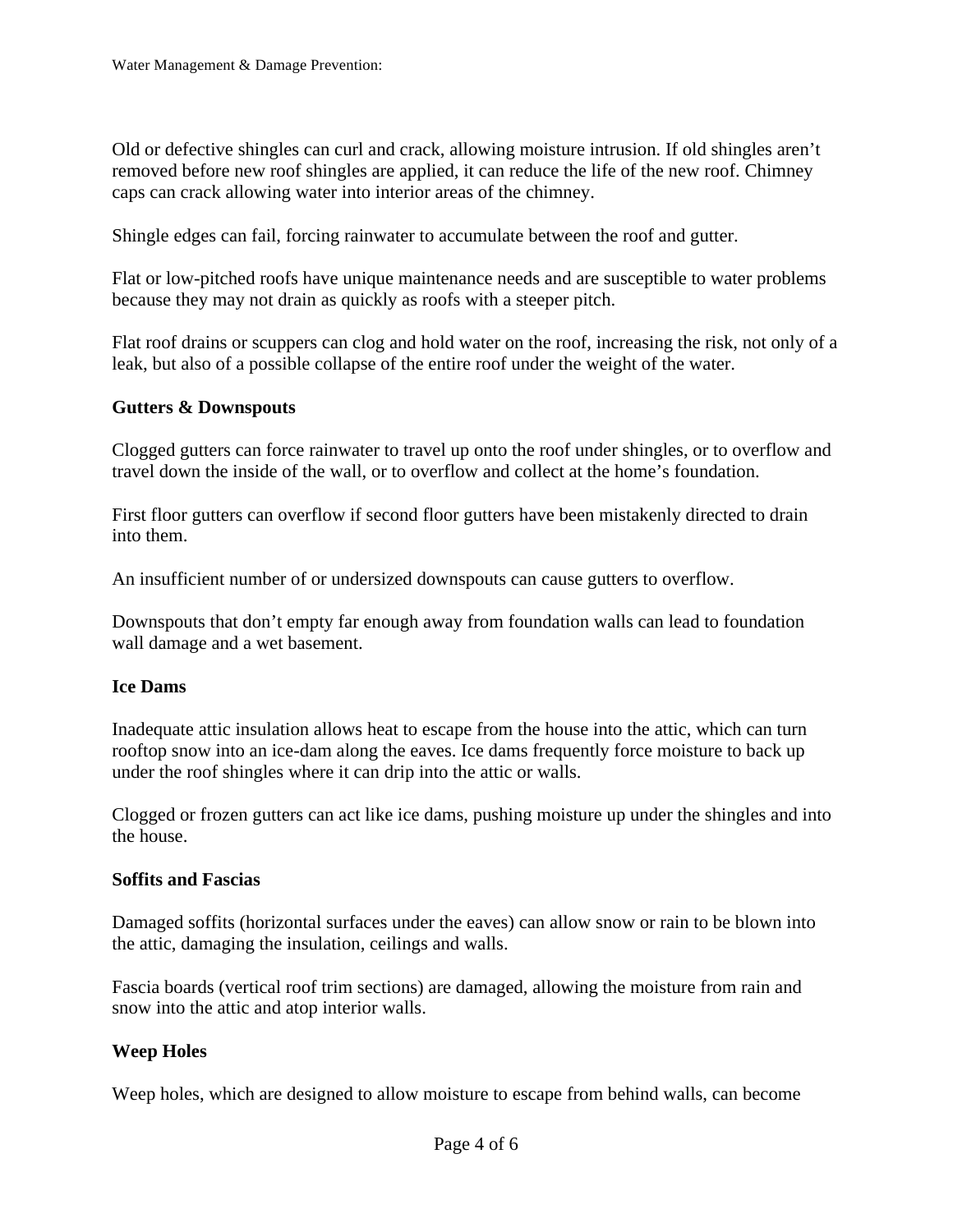blocked.

Weep holes can freeze, forcing moisture to back up inside the wall cavity.

Weep holes can become clogged with landscape mulch, soil or other material.

#### **Landscape or Grading**

Recent landscape modifications may have resulted in water drainage back towards the foundation, rather than away from it.

A newly built home lot may have been graded improperly, or the original foundation backfill may have settled over time, causing drainage problems.

Automatic sprinklers may be spraying water onto or too close to the foundation walls.

## **Window & Door Flashing or Seals**

Cracked, torn or damaged seals, weather stripping, and flashing around windows or doors can allow windblown moisture to penetrate your house.

Improperly installed windows and doors can allow moisture into the wall.

Failed or worn weather-stripping can allow wind-driven rain to penetrate a closed window or door.

#### **Groundwater or Rainwater**

Groundwater or misdirected rainwater collects during wet seasons along the foundation wall or beneath the floor or slab. Unless it is directed away from the structure by a sump pump or corrected drainage, this moisture can lead to mold growth, wall failure and other destructive moisture problems.

#### **Condensation**

Condensation on windows can, at a minimum, damage windowsills and finishes. At worst it can damage walls and floors as well.

Condensation on un-insulated pipes can collect nearby or travel along a pipe, to accumulate far from the original source.

Condensation can form inside improperly built walls, and lead to serious water damage and biological growth that are hidden from sight.